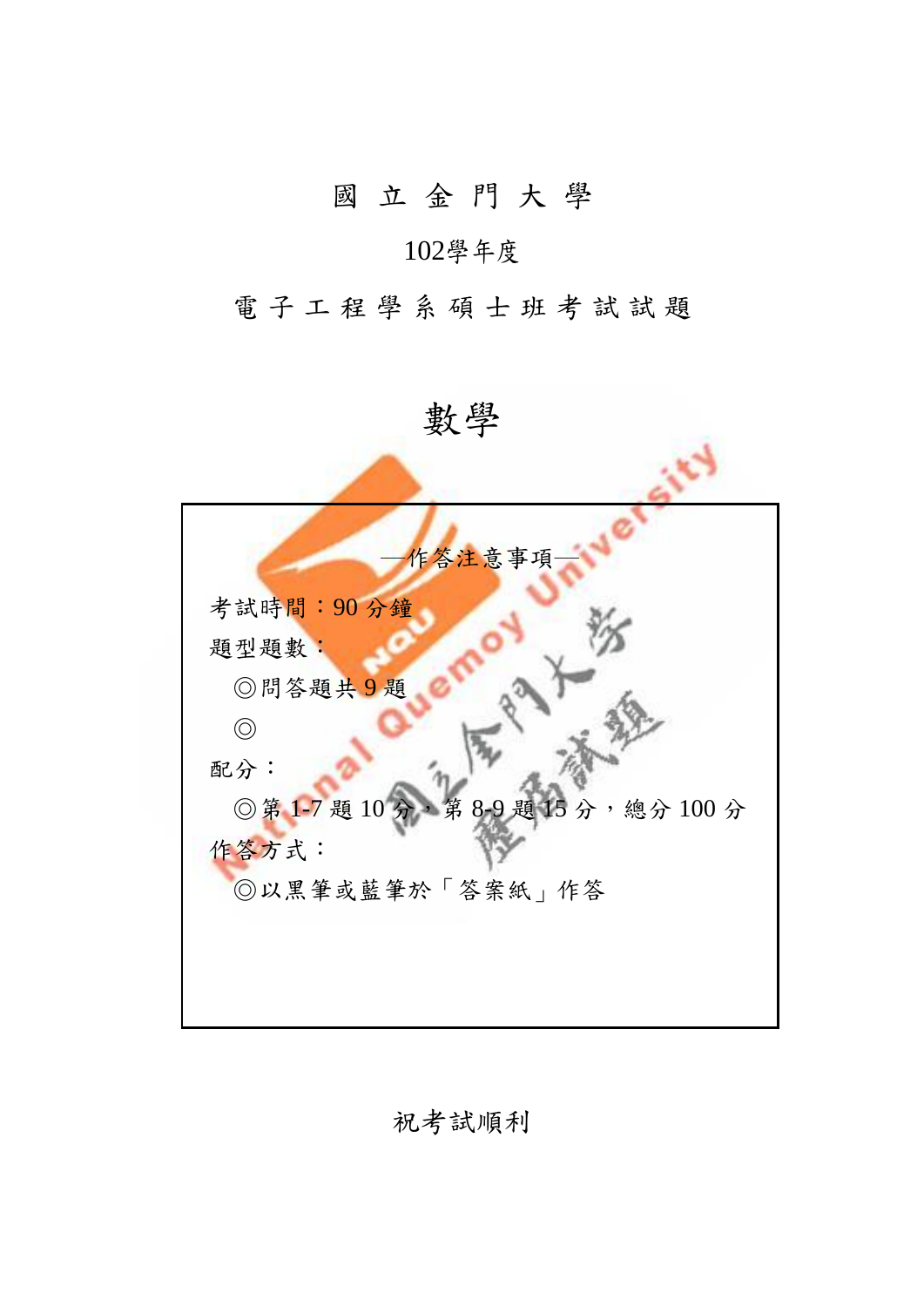- 1. 某公司有三部機器 B<sub>1</sub>、B<sub>2</sub>、B<sub>3</sub>可製造1kΩ 電阻, B<sub>1</sub>製造之電阻 80% 品質合格,  $B_2$ 製造之電阻 90%品質合格,  $B_3$ 製造之電阻 60%品質 合格。每小時, B<sub>1</sub>製造 3000個電阻, B<sub>2</sub>製造 4000個電阻, B<sub>3</sub>製 造 3000 個電阻,這些電阻混在一起包裝運送。請問(a)這家公司運 出之電阻合格之機率?(b)從這些電阻中取出一合格電阻,它來自  $B_2$ 的機率?(10%)
- 2. 某電腦每 10 秒鐘所處理的資料庫查詢次數為一 Poisson 隨機變數  $\mathrm{K} \cdot \sharp \alpha$ =5,試計算(a)10秒鐘內沒有查詢的機率?(b)4秒鐘內有1 次查詢的機率?(hint:  $P_k(k) = \alpha^k e^{-\alpha}/k!$  $R_K(k) = \alpha^k e^{-\alpha} / k! (10\%)$
- 3. 某測驗之全班成績為一 Gaussian(61*,*10) 分布,試以標準常態(Standard  $Gaussian)$ 分布之 CDF 函數 Φ(·) 表示(a) P[*X* ≥ 46],及(b) P[51≤ *X* ≤ 76] 之值。(10%)
- 4. 隨機變數 X、Y 之聯合機率密度含數(joint PDF)為  $\begin{array}{c} \bullet \ \ A, \ \ A \end{array}$  $\left\{ \right.$  $=\begin{cases} 1/15 & 0 \leq x \leq 5, 0 \leq y \leq 0 \end{cases}$ 0 otherwis 1/15  $0 \le x \le 5, 0 \le y \le 3$  $_{,Y}(x, y)$  $x \le 5, 0 \le y$  $f_{X,Y}(x, y)$ (a) 試計算 *P*[*X* >1,*Y* < 2]之值,(b)試計算 *P*[*X* > *Y*] 之值。(10%)
- 5. 同上題,試導出 X 的邊際密度函數(marginal PDF) $f_{\text{x}} (\text{x})$ 。(10%)

L

 $\mathsf{I}$ 

6. Find the inverse matrix of J ć J L Π ŀ, Ę P)  $0 \quad 2 \quad 0$  $A = \begin{bmatrix} 0 & 2 & 0 \end{bmatrix}$ .(10%)

7. Given the solution of the following equations  $\overline{1}$  $\overline{\phantom{a}}$  $\overline{\mathcal{L}}$  $\vert$ ┤  $\int$  $+7x_2 + 5x_3 - 8x_4 =$  $-2x_1 - x_2 + 8x_3 - 2x_4 = +4x_2+5x_3-3x_4= +2x_2 + x_3 - x_4 =$  $3x_1 + 7x_2 + 5x_3 - 8x_4 = 6$  $2x_1 - x_2 + 8x_3 - 2x_4 = -10$  $4x_2 + 5x_3 - 3x_4 = -2$  $2x_2 + x_3 - x_4 = 2$  $v_1$  +  $v_2$  +  $v_3$  –  $v_4$  $1 - \lambda_2 - \sigma \lambda_3 - 2 \lambda_4$  $a_1 + a_2 + a_3 - a_4$  $1 + 2\lambda_2 + \lambda_3 - \lambda_4$  $x_1 + 7x_2 + 5x_3 - 8x$  $x_1 - x_2 + 8x_3 - 2x$  $x_1 + 4x_2 + 5x_3 - 3x$  $x_1 + 2x_2 + x_3 - x$ . (10%)

J

J

è

 $1 - 1 3$ 

2  $1 - 1$ 

8. Let 
$$
A = \begin{bmatrix} 6 & 2 & -2 & 4 & 2 \\ 0 & 6 & 2 & 8 & 4 \\ 2 & 8 & 4 & 6 & 2 \\ 10 & -2 & -6 & 4 & 10 \\ -2 & 2 & 4 & 6 & 4 \end{bmatrix}
$$
, find the determinant of A.(15%)